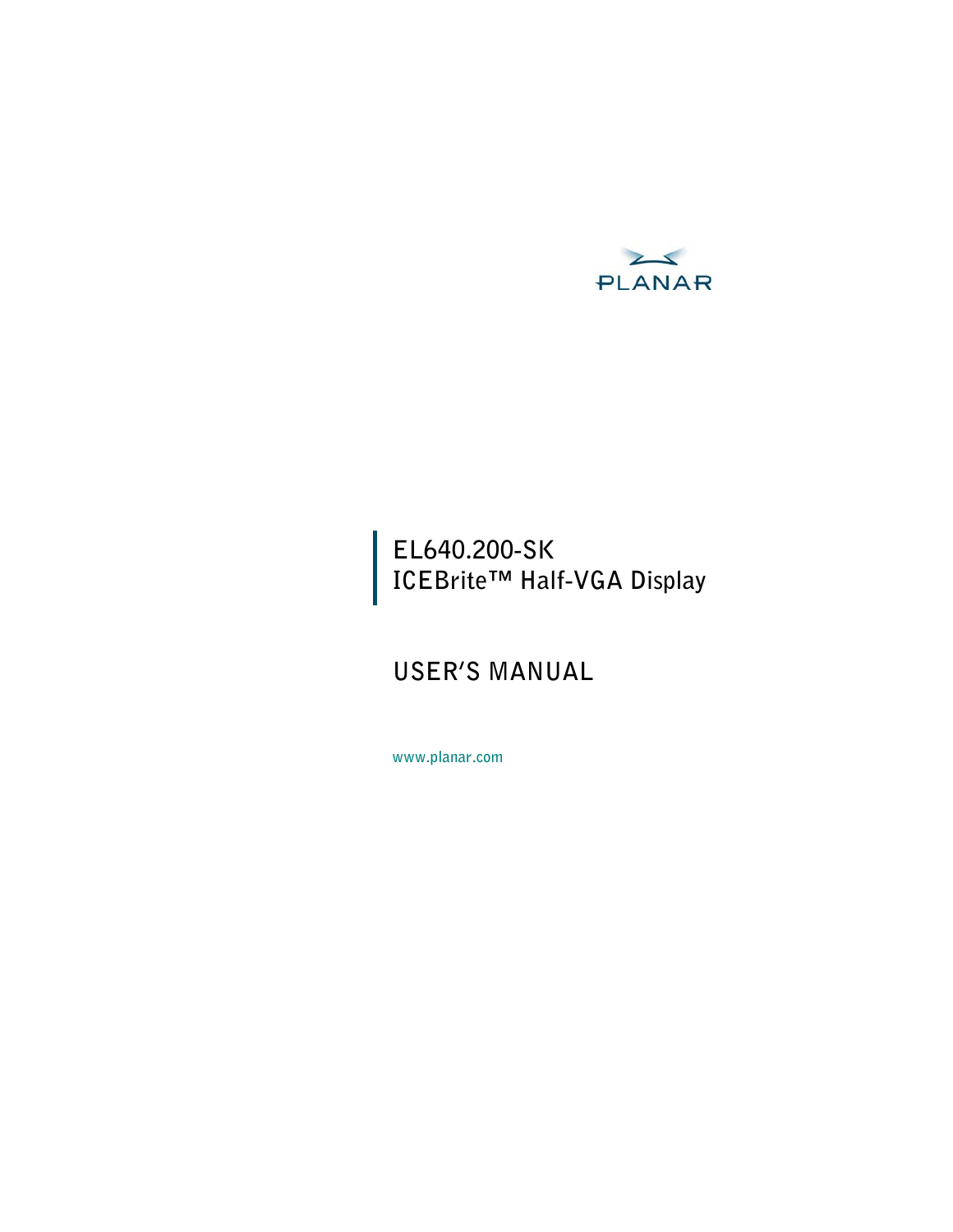#### Revision Control

| Date      | <b>Description</b>           |
|-----------|------------------------------|
| July 2000 | Document number OM250-01     |
| June 2004 | Document number 020-0348-00A |
| June 2005 | Document number 020-0348-00B |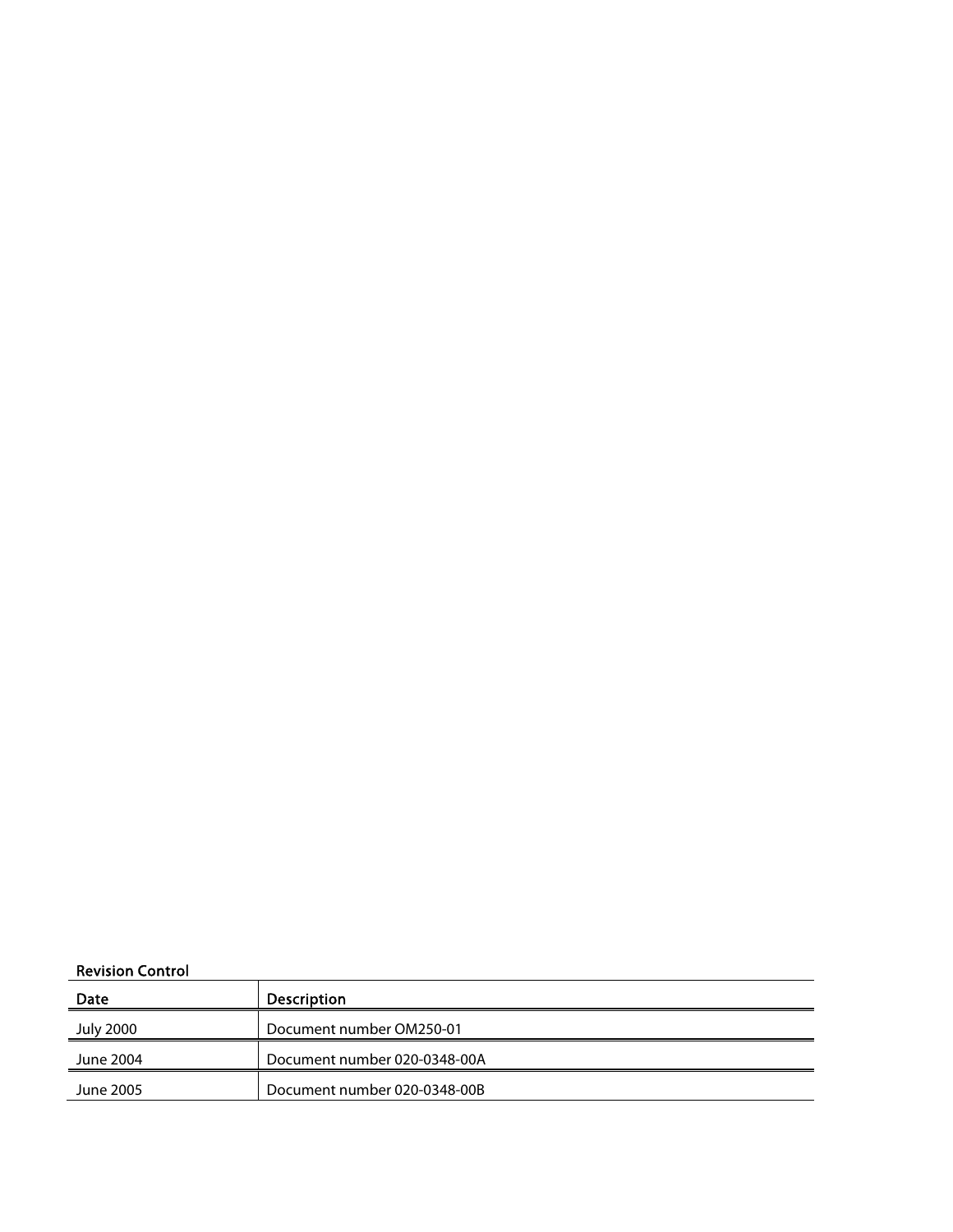# Contents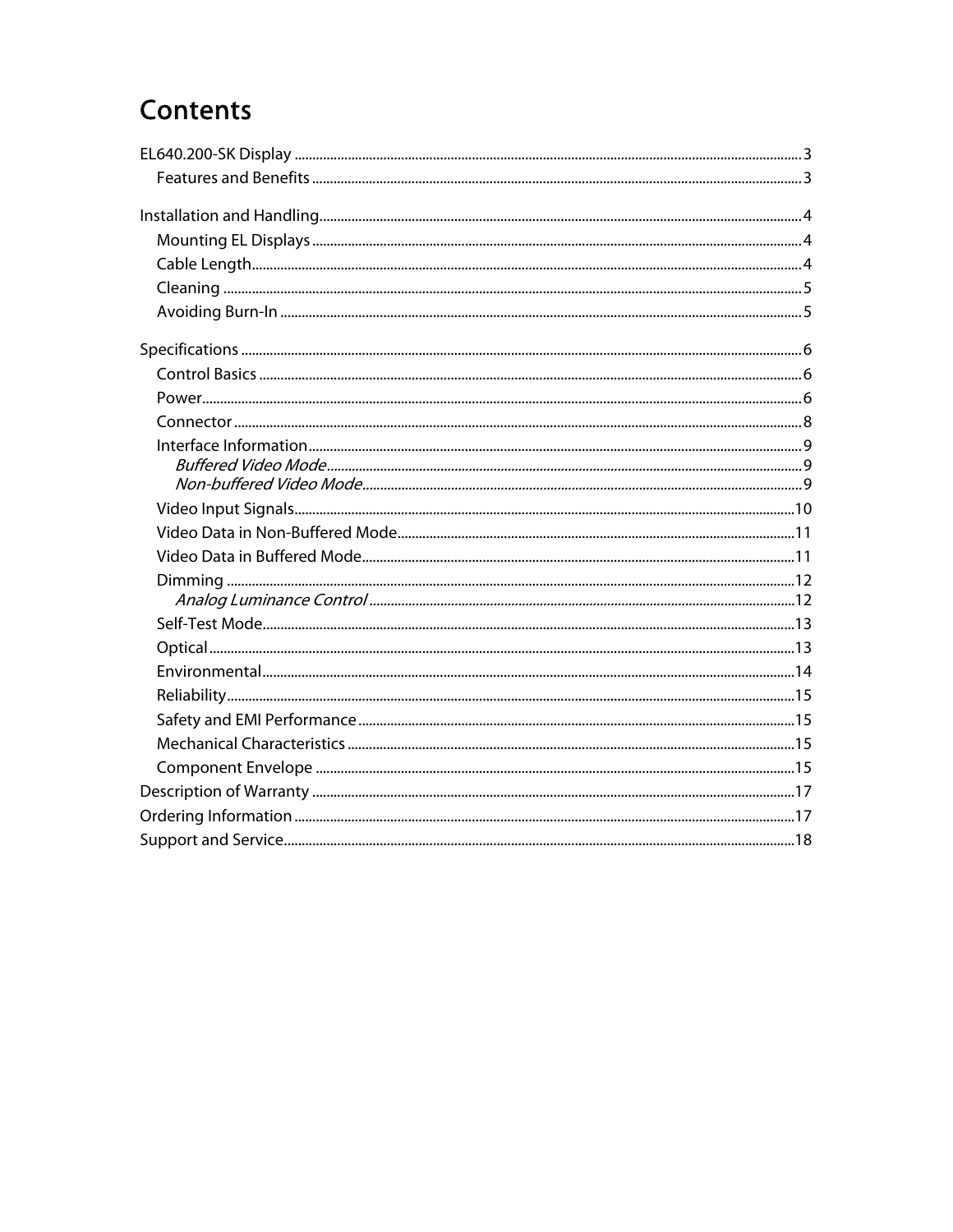## **Figures**

| Figure 4. Pixel Location versus Sequence of Data in Non-buffered Mode11 |  |
|-------------------------------------------------------------------------|--|
|                                                                         |  |
|                                                                         |  |

## **Tables**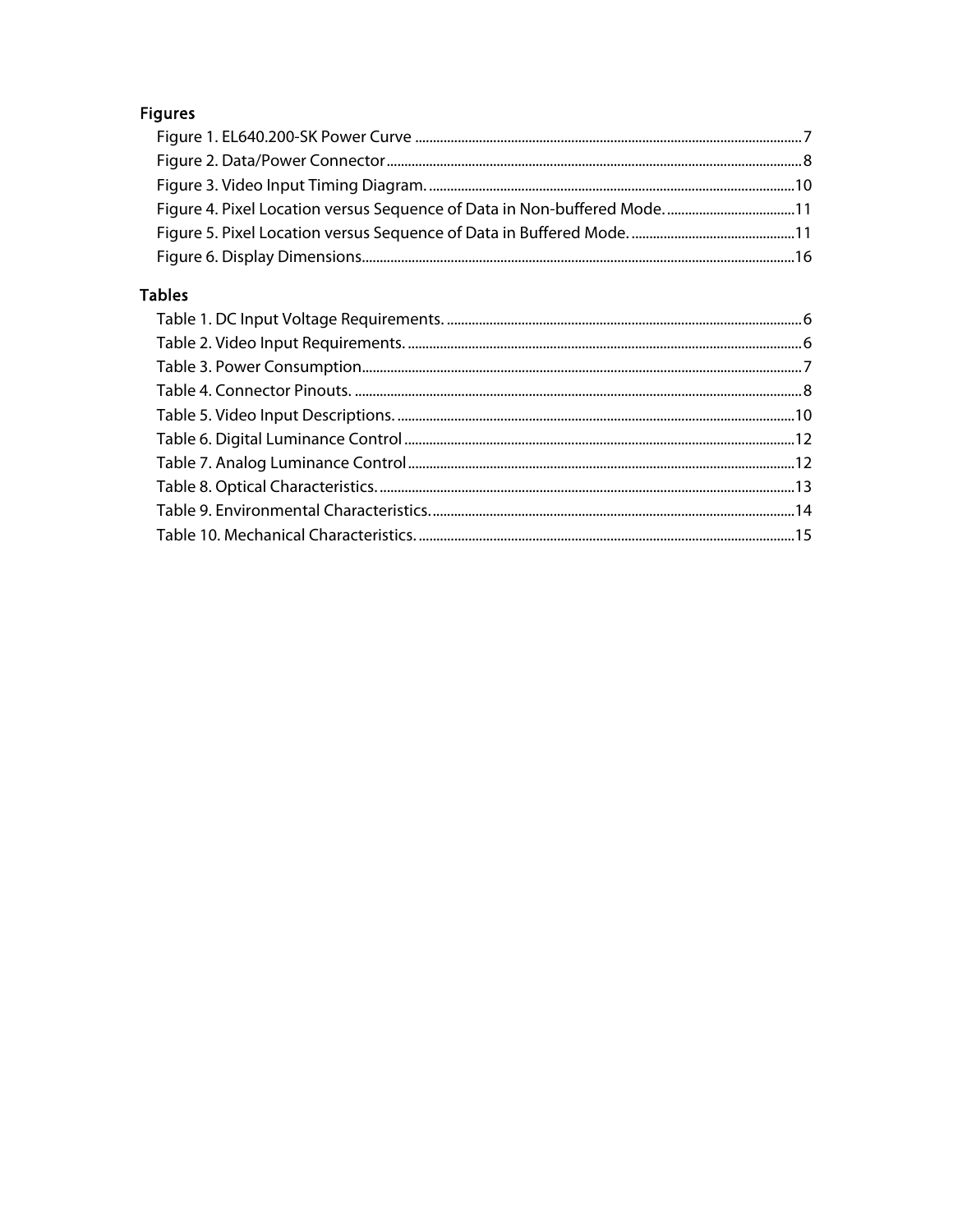# **EL640.200-SK Half-VGA Display**

The EL640.200-SK thin film electroluminescent (EL) display is a highperformance alternative to industry-standard LCDs and is the ideal solution in demanding applications where superior visual performance and environmental ruggedness are critical. The EL640.200-SK utilizes Planar's proprietary Integral Contrast Enhancement (ICE<sup>TM</sup>) technology to achieve unparalleled image quality without the use of expensive filters. This display excels in a wide range of ambient lighting environments while effectively eliminating the blooming common to other high-bright displays.

The display consists of an EL glass panel and control electronics assembled into a space-saving, rugged package for easy mounting. The EL640.200-SK is easily interfaced using standard 4-bit or 8-bit LCD control signals. Each pixel is individually addressable to clearly display high information content graphics and text.

## Features and Benefits

- Excellent visual performance: High brightness and contrast Wide viewing angle  $> 160^\circ$
- Rapid display response  $<$  1 ms
- Frame buffer provides compatibility with low-cost LCD video controllers
- Space efficient mechanical package
- Low power
- Low EMI emissions
- Extremely rugged and durable
- Reliable, long operating life
- 4-bit buffered and 8-bit non-buffered dual-panel LCD-type interfaces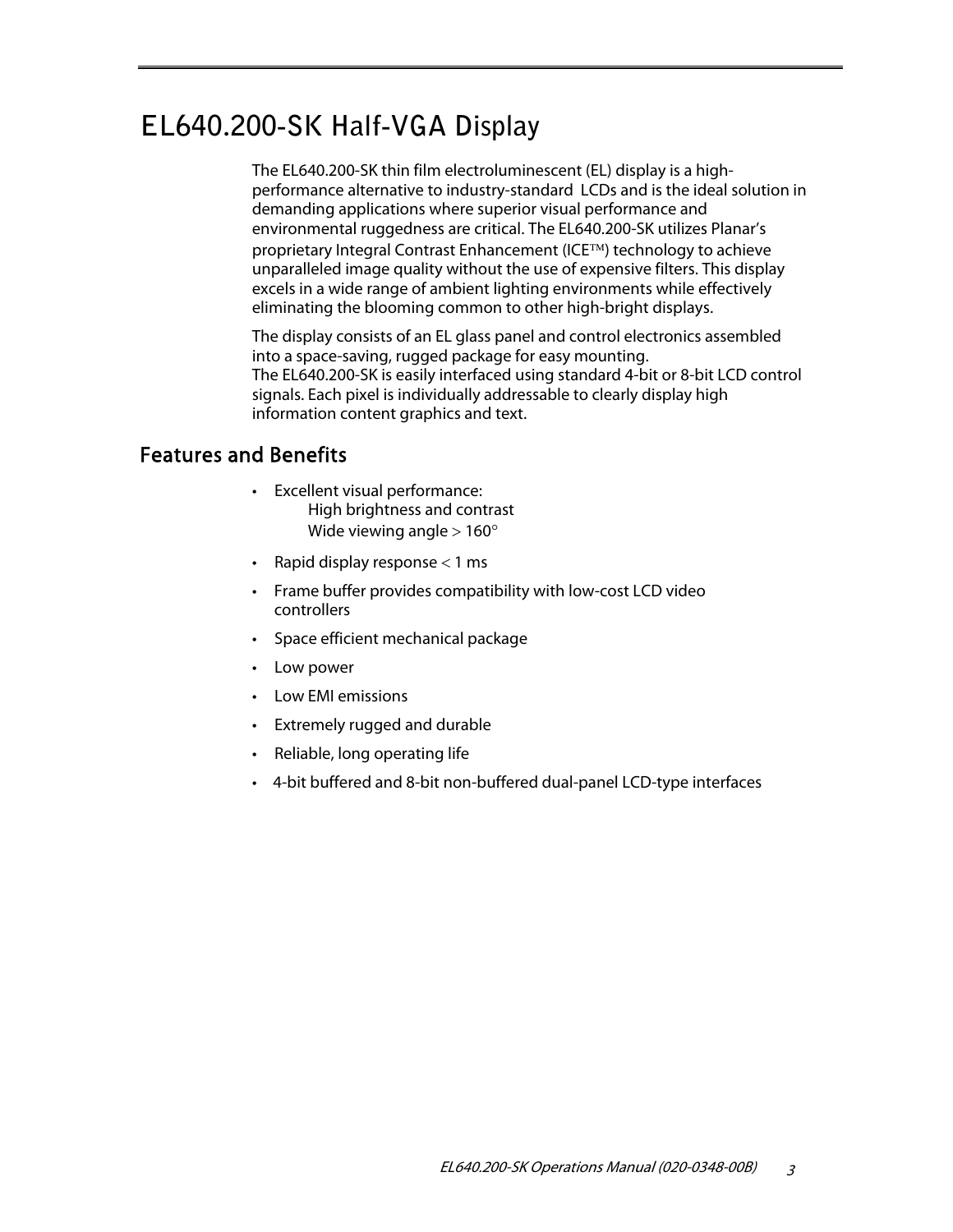## **Installation and Handling**

Do not drop, bend, or flex the display. Do not allow objects to strike the surface of the display.

**CAUTION:** The display uses CMOS and power MOSFET devices. These components are electrostatic sensitive. Unpack, assemble, and examine this assembly in a static-controlled area only. When shipping, use packing materials designed for protection of electrostatic-sensitive components.

### Mounting EL Displays

Properly mounted, EL displays can withstand high shock loads as well as severe vibration found in demanding applications. However the glass panel used in an EL display will break if subjected to bending stresses, high impact, or excessive loads.

Avoid bending the display. Stresses are often introduced when a display is mounted into a product. Ideally, the mounting tabs of the display should be the only point of contact with the system. Use a spacer or boss for support; failure to do so will bend the display and cause the glass to break. The instrument enclosure or frame should not flex or distort in such a way that during use the bending loads might be transferred to the display. The EL640.200-SK mounting tabs were designed for a 3 mm screw. Mounting surfaces should be flat to within  $\pm 0.6$  mm ( $\pm 0.025$ "). Use all the mounting holes provided. Failure to do so will impair the shock and vibration resistance of the final installation.

CAUTION: To prevent injury in the event of glass breakage, a protective overlay should be used on the viewer side of the display.

WARNING: These products generate voltages capable of causing personal injury (high voltage up to 235  $V_{ac}$ ). Do not touch the display electronics during operation.

#### Cable Length

A maximum cable length of 600 mm (24 in.) is recommended. Longer cables may cause data transfer problems between the data transmitted and the display input connector. Excessive cable lengths can pick up unwanted EMI. There are third party products which allow this maximum cable length to be exceeded. Contact Planar Application Engineering for more information.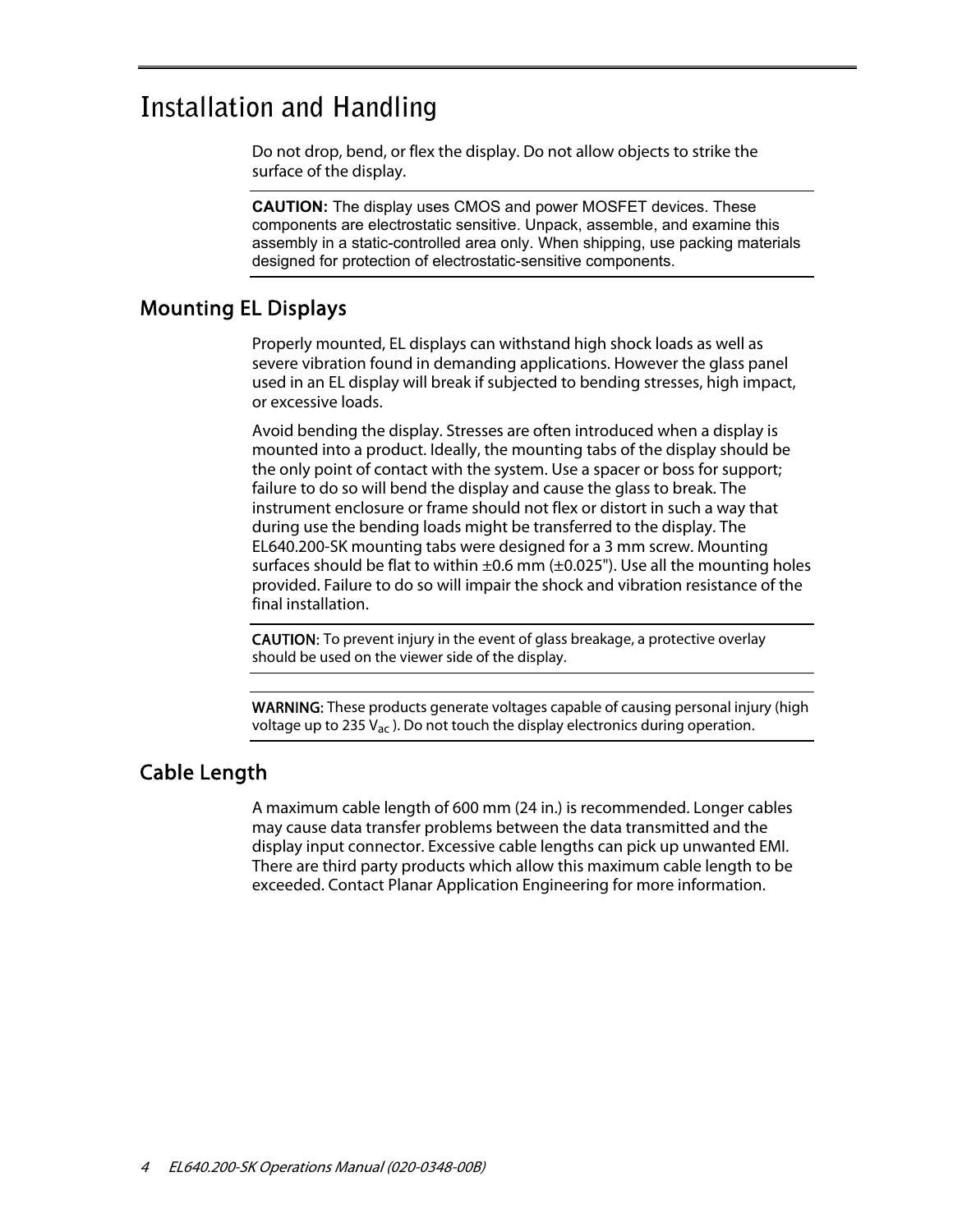## Cleaning

As with any glass or coated surface, care should be taken to minimize scratching. Clean the display glass with mild, water-based detergents only. Apply the cleaner sparingly to a soft cloth, then wipe the display. Disposable cleaning cloths are recommended to minimize the risk of inadvertently scratching the display with particles embedded in a re-used cloth. Particular care should be taken when cleaning displays with anti-glare and anti-reflective films.

## Avoiding Burn-In

As with other light emitting displays, use a screen saver or image inversion to avoid causing burn-in on the display. Displaying fixed patterns on the screen can cause burn-in, where luminance variations can be noticed over time.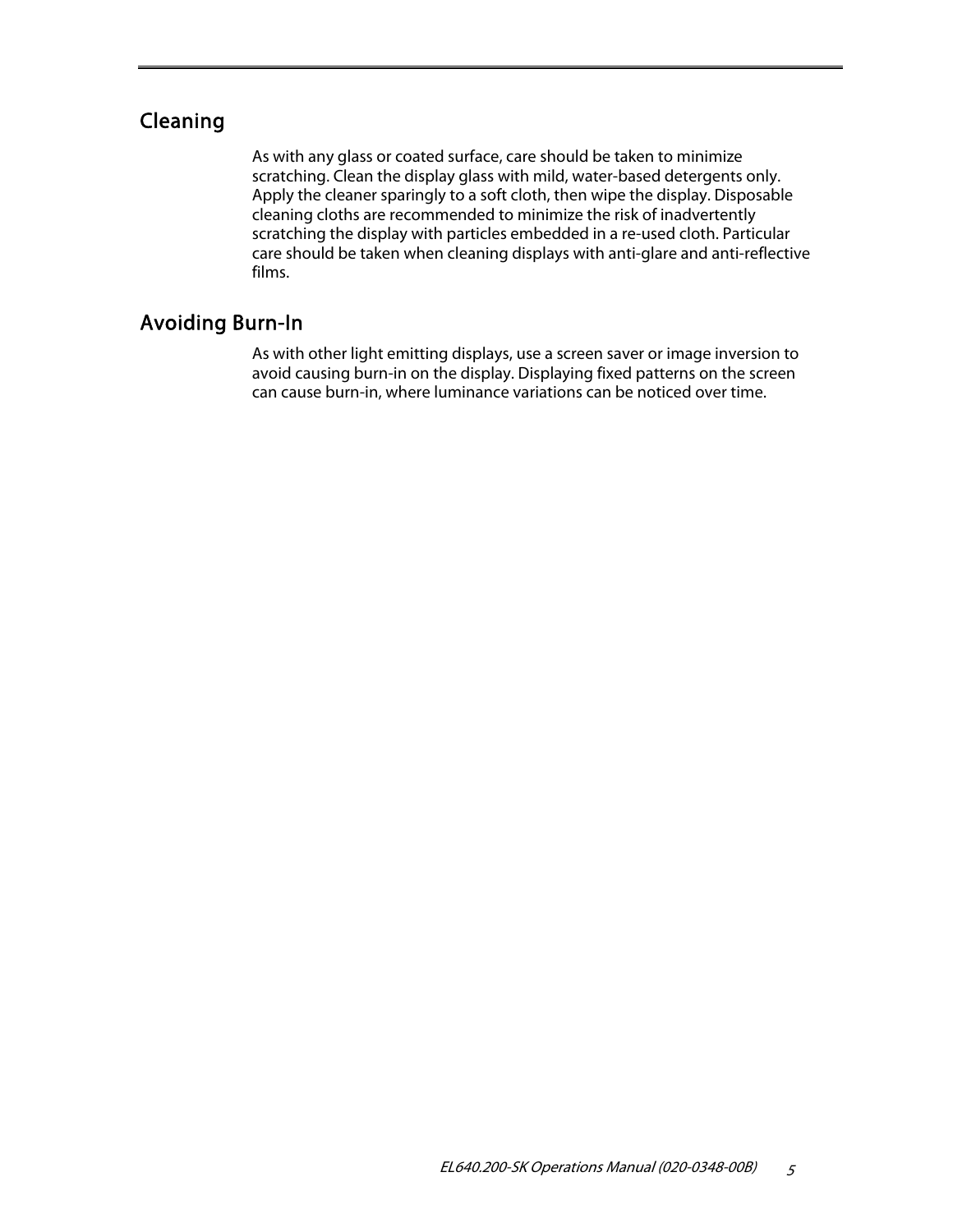## **Specifications**

Performance characteristics are guaranteed when measured at 25°C with rated input voltage unless otherwise specified. The minimum and maximum specifications in this manual should be met, without exception, to ensure the long-term reliability of the display. Planar does not recommend operation of the display outside these specifications.

## Control Basics

The EL panel is a matrix structure with column and row electrodes arranged in an X-Y formation. Light is emitted when an AC voltage of sufficient amplitude is applied at a row-column intersection. The display operation is based on the symmetric, line-at-a-time data addressing scheme.

#### Power

The supply voltages are shown in Table 1. All internal high voltages are generated from the display supply voltage  $(V_H)$ .

| Parameter                      | Symbol | Min     | Typ   | Max    | Absolute Max <sup>2</sup> |
|--------------------------------|--------|---------|-------|--------|---------------------------|
| Logic voltage                  | V١     | 4.75 V  |       | 5.25V  |                           |
| Logic voltage absolute max.    | VLmax  | $-0.5V$ |       | 6 V    |                           |
| Logic supply current at $+5$ V |        |         |       | 150 mA |                           |
| Display supply voltage         | Vн     | 8 V     |       | 18 V   | 20 V                      |
| VH Supply current at +8 V      | Iн     |         |       | 2.1A   |                           |
| Power consumption 5 V/12 V     |        |         | 7.5 W | 17.0 W |                           |

#### Table 1. DC Input Voltage Requirements.

1 Operating conditions: ambient temperature 25°C, 240 Hz frame rate.

2 Absolute max. ratings are those values beyond which damage to the device may occur.

There is no overcurrent protection on either the  $V_H$  or  $V_L$  inputs to protect against catastrophic faults. Planar recommends the use of a series fuse on the 12-volt supply  $(V_H)$ . A general guideline is to rate the fuse at 1.8 to 2 times the display maximum current rating.

#### Table 2. Video Input Requirements.

| <b>Description</b>             | Symbol                  | Min    | Max        | <b>Units</b> |
|--------------------------------|-------------------------|--------|------------|--------------|
| Absolute Maximum Input voltage | <b>VI<sub>MAX</sub></b> | $-0.5$ | $VL + 0.5$ |              |
| Low-level Input voltage        | $\sf{V}_{\sf IL}$       | 0      | 20% VL     |              |
| High-level Input voltage       | Vıн                     | 70% VL | VI         | Vcc          |
| Low-level input current        | Чπ                      |        | $-0.4$     | mA           |
| High-level input current       | IJн                     |        | 10         | μA           |

All video inputs are CMOS compatible with 470  $\Omega$  series resistors. Selftest, HS, VIDMODE, LUM0, and LUM1 have 10 k  $\Omega$  pull-up resistors.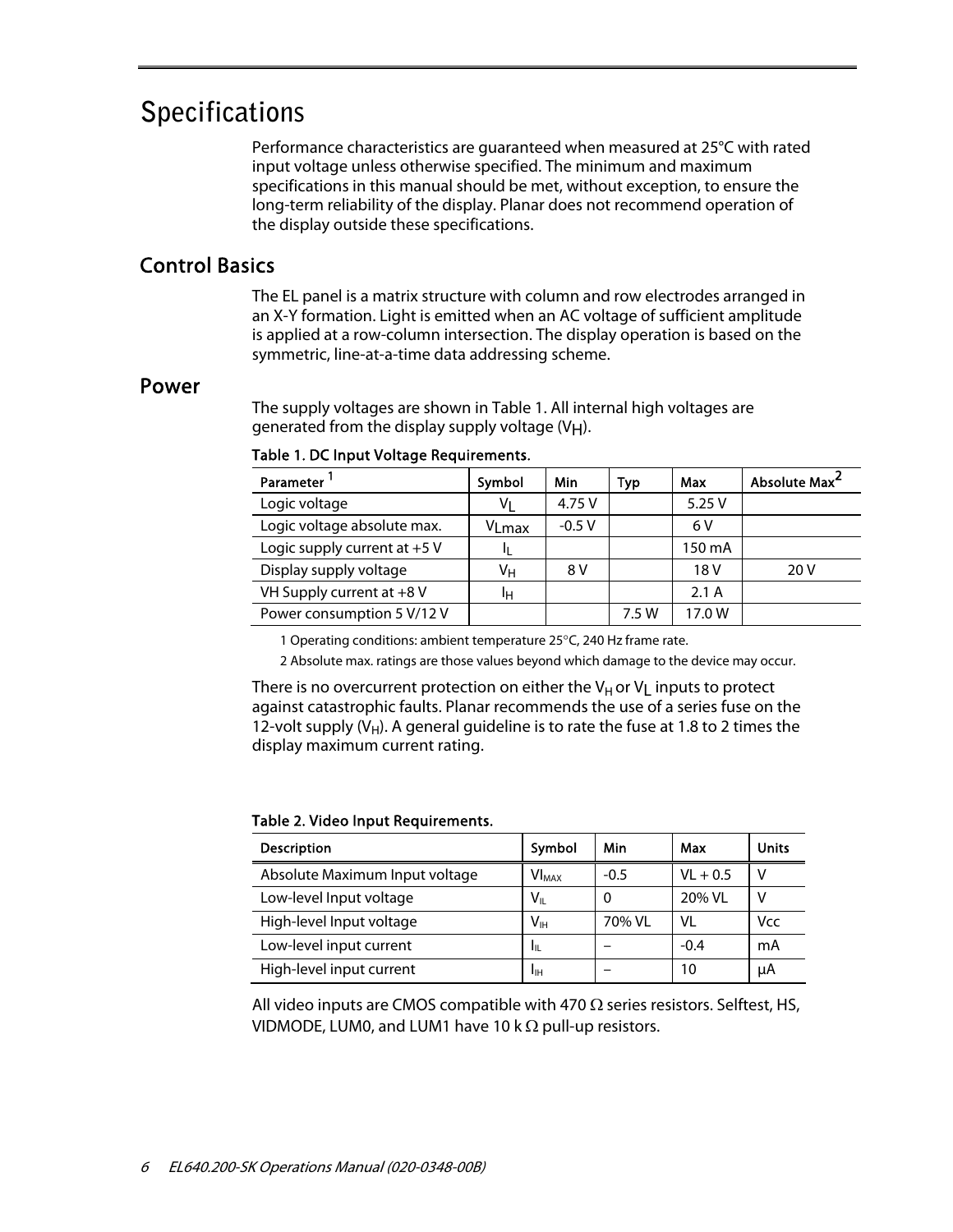| <b>Brightness Level</b>                                     | 25%  | 50% | 75% | 100% |
|-------------------------------------------------------------|------|-----|-----|------|
| Maximum Mean (W)                                            | 3.35 | 5.7 | 8.1 | 10.4 |
| Absolute Maximum, estimated (W)<br>70% of pixels on per row | 4.5  |     |     |      |
| Typical (W)<br>20% of pixels on per row                     | 3.0  | 4.7 | 6.2 | 7.5  |

Table 3. Power Consumption



Figure 1. EL640.200-SK Power Curve (typical, @ 100% luminance level)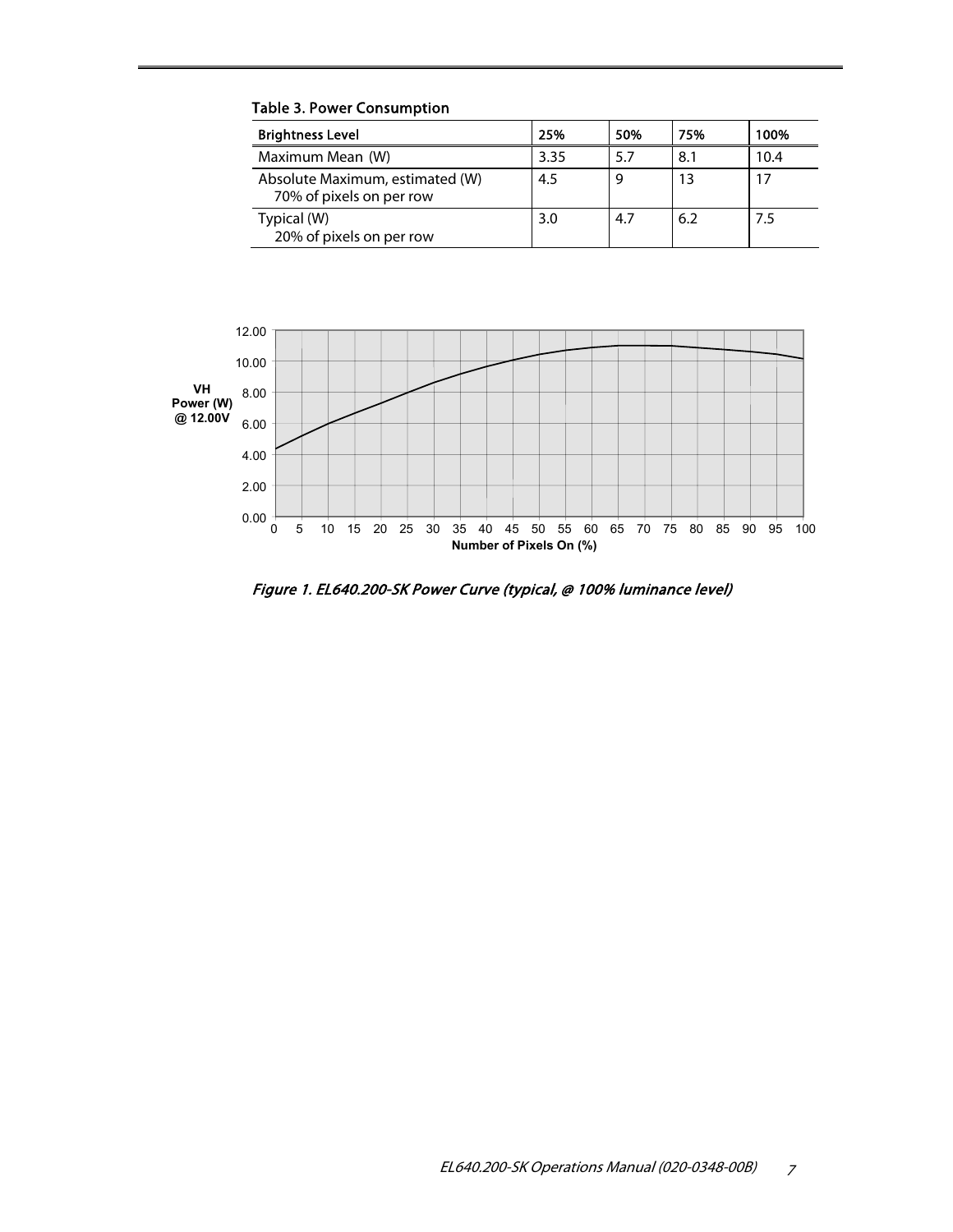### Connector

Video signals and DC power are connected to the display through a 24-contact dual-row 2 mm square pin locking connector, Samtec EHT-112-01-S-D. The mating connector is available through Samtec as an IDC cable assembly (Series TCSD-12-S-XX-01-X-X). The proper connector, user-specified cable length, and connector configuration are supplied as a single unit. Consult your Samtec representative (1-800-SAMTEC9) for cable and connector options.



Figure 2. Data/Power Connector.

|  | . . |  |  |  |
|--|-----|--|--|--|

| Pin            | Signal                     | <b>Description</b>   | Pin               | Signal           | <b>Description</b>   |
|----------------|----------------------------|----------------------|-------------------|------------------|----------------------|
| 1              | $VID1$ (U1)                | Video Data           | $\overline{2}$    | VIDO (U0)        | Video Data           |
| 3              | VID3 (U3)                  | Video Data           | 4                 | VID2 (U2)        | Video Data           |
| 5              | VID(L3)                    | Video, Lower Panel   | 6                 | VID (L2)         | Video, Lower Panel   |
| $\overline{7}$ | VID(L1)                    | Video, Lower Panel   | 8                 | VID (L0)         | Video, Lower Panel   |
| 9              | <b>VCLK</b><br>Video Clock |                      | 10                | GND              | Ground               |
| 11             | HS.                        | Horizontal Sync      | $12 \overline{ }$ | <b>GND</b>       | Ground               |
| 13             | VS.                        | <b>Vertical Sync</b> | 14                | <b>GND</b>       | Ground               |
| 15             | Selftest                   | Selftest Input       | 16                | GND              | Ground               |
| 17             | $VL (+5V)$                 | +5 V Power           | 18                | <b>VIDMODE</b>   | Selects video mode   |
| 19             | VH (+12V)                  | +12 V Power          | 20                | $VH (+12V)$      | +12 V Power          |
| 21             | LUM <sub>0</sub>           | Digital dimming      | 22                | LUM <sub>1</sub> | Digital dimming      |
| 23             | GND                        | Ground               | 24                | <b>LUMA</b>      | Analog dimming input |

#### Table 4. Connector Pinouts.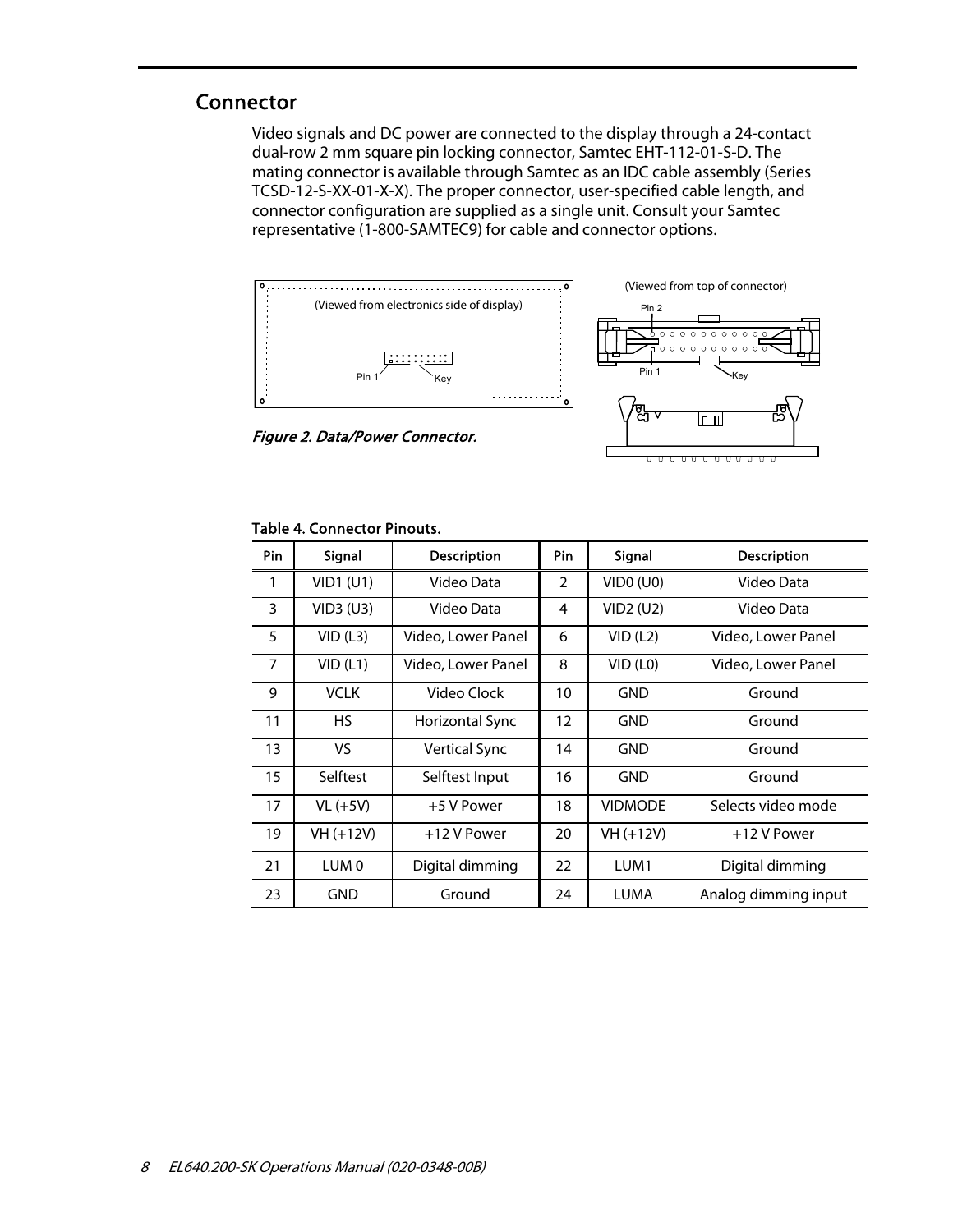#### Interface Information

This Planar EL display has two types of video interfaces for buffered and nonbuffered modes. Changing from buffered to non-buffered mode or vice versa can be done during operation of the display. Pull VIDMODE, pin 18, low for non-buffered mode, and pull it high or leave it disconnected for buffered mode.

This display includes an internal frame buffer that is active when the display is in buffered mode. In buffered mode, the display scan rate and the display brightness are independent of user-supplied input data timing. The display frequency is controlled through the digital dimming feature as described below.

#### Buffered Video Mode

The input timing in the buffered mode is compatible with standard 4-line LCD single-scan controllers made by a variety of manufacturers. Designers should select the chip set that best suits their particular architecture and price point. The display scan rate, set by LUM0 and LUM1, is independent of the input video frame rate. This allows the user to achieve maximum brightness even at low input video frame rates for minimizing power consumption and EMI.

In buffered mode, four preset display scan rates can be selected. In addition to these four luminance steps, an analog luminance-control function is available (see Dimming on page 11). Due to the timing independence of the input data and the display scan, an image will be shown on the display even without any video input data. When using averaging grayscale algorithms, visual artifacts may be more easily perceived in buffered mode than in non-buffered mode.

Note: The display includes an internal frame buffer. In buffered mode the display scan is independent of the input video. In order to blank the display image in the event of system malfunction, pull VIDMODE low to exit the buffered mode.

#### Non-buffered Video Mode

The input timing in non-buffered mode is an eight-line dual-screen interface. The display panel is divided into an upper screen (rows 1 through 100) and a lower screen (rows 101 through 200). Four pixels for each screen—eight pixels total—are input on every video clock cycle. The video interface in nonbuffered mode is similar to what is used to drive monochrome dual-panel LCD displays. The non-buffered mode provides the user with full control of the display scan rate. It also enables the use of gradual dimming with frame rate and the use of averaging grayscale algorithms. For additional dimming independent of frame-rate, an analog luminance-control function is available (see Dimming on page 11).

In non-buffered mode, video data must be supplied continuously. If the supported frame rate range of the available display controller limits the achievable brightness, the buffered mode can be used for high-brightness operation.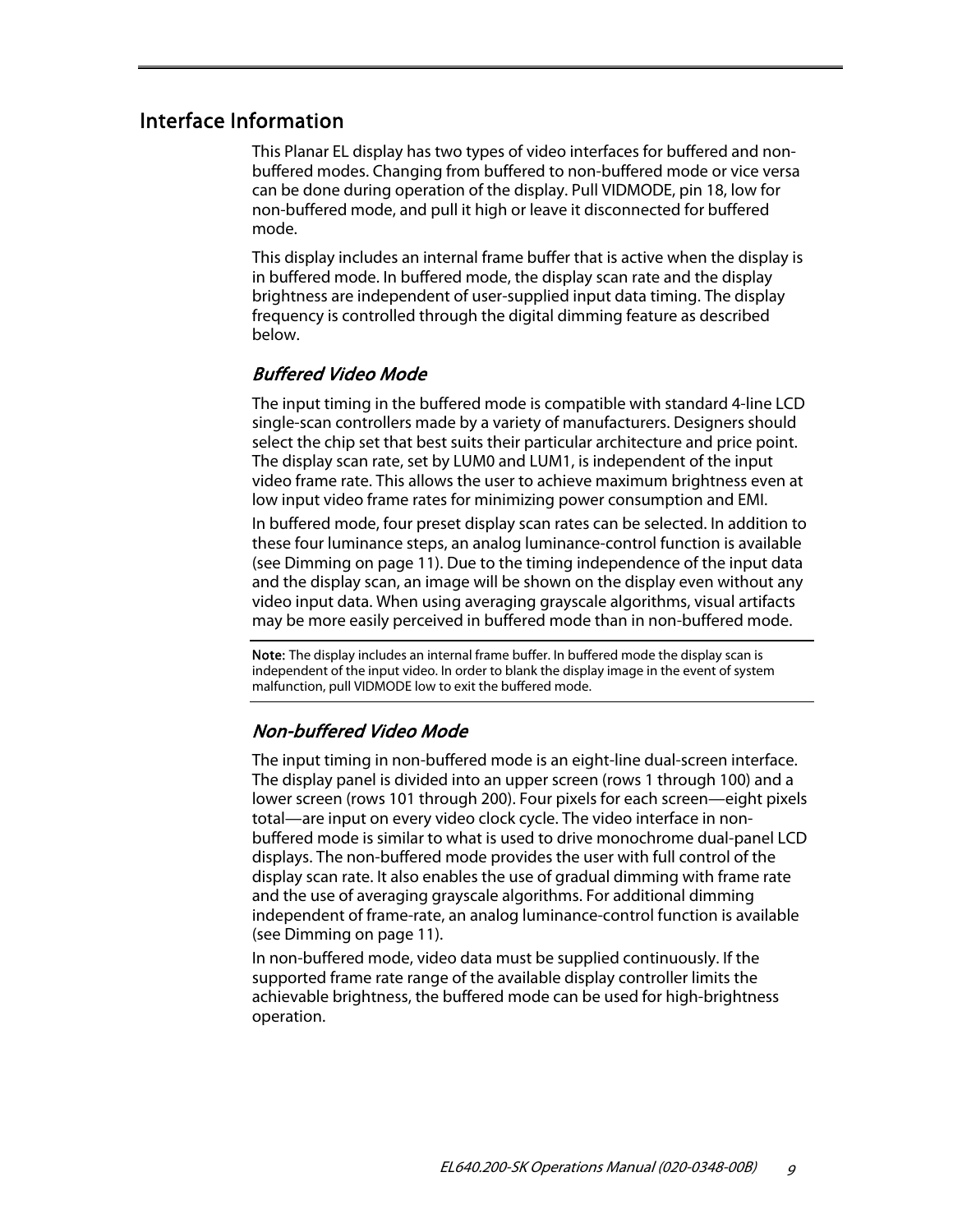## Video Input Signals

The end of the top line of a frame is marked by VS, vertical sync signal as shown in Figure . The end of each row of data is marked by HS. In non-buffered mode, the VS signal may be independently set to a CMOS low level at any time for longer than one frame period. During the time of VS inactivity the display is blank. Halting VS results in a standby condition to minimize power usage in buffered mode.



Figure 3. Video Input Timing Diagram.

|  | Table 5. Video Input Descriptions. |
|--|------------------------------------|
|--|------------------------------------|

| <b>Num</b>        | Description             | Symbol  | Min.         | Max. | <b>Units</b> |
|-------------------|-------------------------|---------|--------------|------|--------------|
|                   | HS high time            | tHSh    | 125          |      | nsec         |
| $\mathcal{P}$     | HS low time             | tHSI    | 160          |      | tVCLK        |
| 3                 | <b>HS to VCLK</b>       | tHSsu   | 63           |      | nsec         |
| 4                 | VID setup to VCLK       | tVIDsu  | 100          |      | nsec         |
| 5                 | VID hold from VCLK      | tVIDhd  | 100          |      | nsec         |
| 6                 | Video clock period      | tVCLK   | 334 (200*)   |      | nsec         |
|                   | VCLK rise, fall time    | tVCLKrf |              | 50   | nsec         |
| 7                 | <b>VCLK</b> low width   | tVCLKI  | 125          |      | nsec         |
| 8                 | VCLK high width         | tVCLKh  | 125          |      | nsec         |
| 9                 | VS high setup to HS low | tVShsu  | 100          |      | nsec         |
| 10                | VS hold after HS        | tVShd   | 100          |      | nsec         |
| 11                | VS low setup to HS high | tVSIsu  | 140          |      | nsec         |
| $12 \overline{ }$ | HS period               | tHS     | 53.6 (41.3*) |      | usec         |
|                   | VS period               | tVS     | 200 (101*)   |      | tHS          |
|                   | Max frame rate*         |         | $239*$       |      | Hz           |

\* Non-buffered mode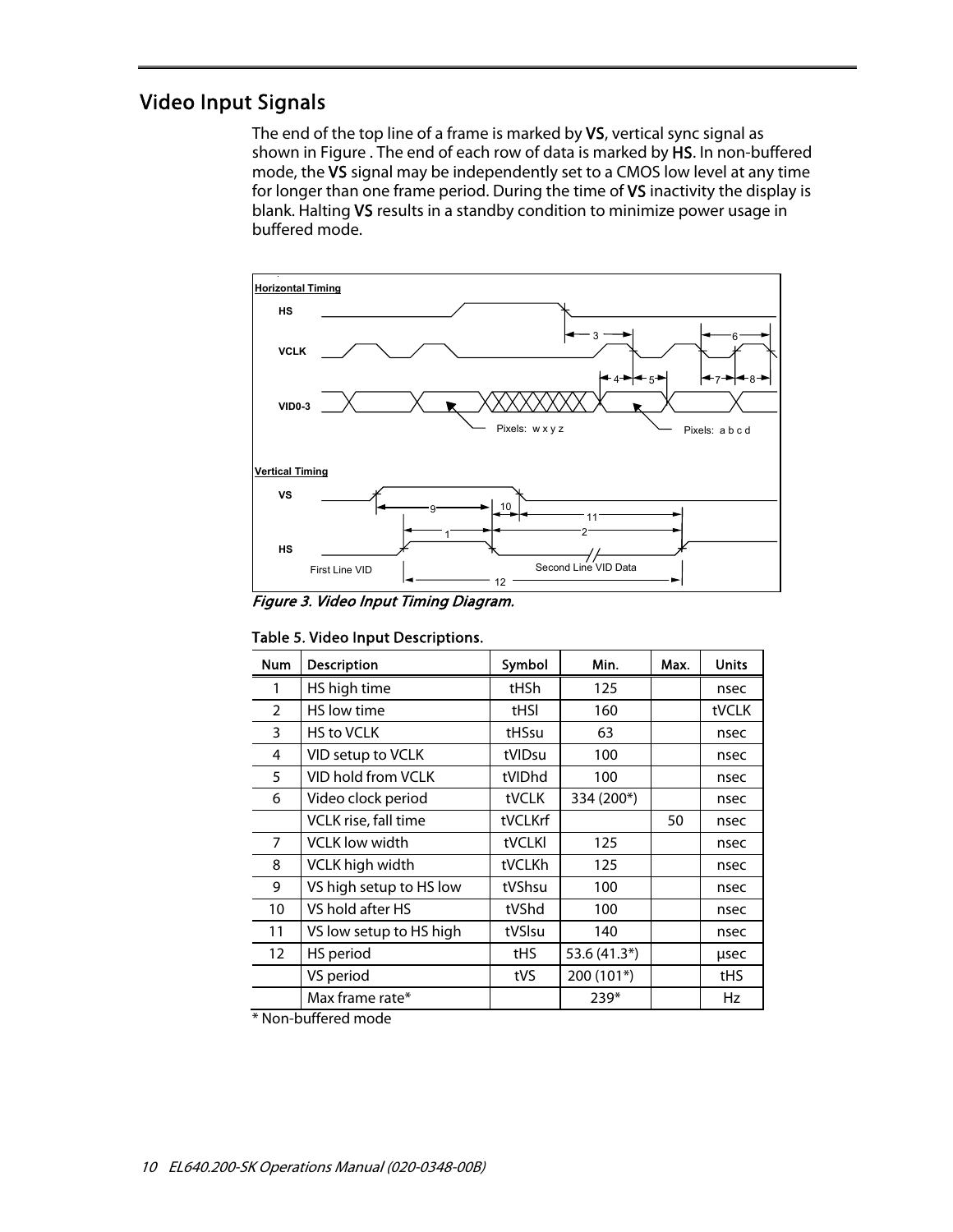## Video Data in Non-Buffered Mode

In non-buffered mode, input signals VID0 through VID3 and VIDL0 through VIDL3 contain the video data for the screen. Video data for row  $n$  and row  $n+100$  is latched on the falling edge of HS, as shown in Figure 3.



Figure 4. Pixel Location versus Sequence of Data in Non-buffered Mode.

### Video Data in Non-Buffered Mode

In buffered mode, input signals VID0 through VID3 contain the video data for the screen. Pixel information is supplied from left to right and from top to bottom four pixels at a time. Video data for one row is latched on the falling edge of HS, as shown in Figure 3.

|                |         | Column 1 |         |         |           |           | Column 640 |           |
|----------------|---------|----------|---------|---------|-----------|-----------|------------|-----------|
| Row 1          | 3:1,1   | 2:1,1    | 1:1,1   | 0:1,1   | 3:1,160   | 2:1,160   | 1:1,160    | 0:1,160   |
|                |         |          |         |         |           |           |            |           |
|                |         |          |         |         |           |           |            |           |
|                |         |          |         |         |           |           |            |           |
|                |         |          |         |         |           |           |            |           |
|                |         |          |         |         |           |           |            |           |
|                |         |          |         |         |           |           |            |           |
|                |         |          |         |         |           |           |            |           |
| <b>Row 200</b> | 3:200,1 | 2:200,1  | 1:200,1 | 0:200,1 | 3:200,160 | 2:200,160 | 1:200,160  | 0:200,160 |

Figure 5. Pixel Location versus Sequence of Data in Buffered Mode.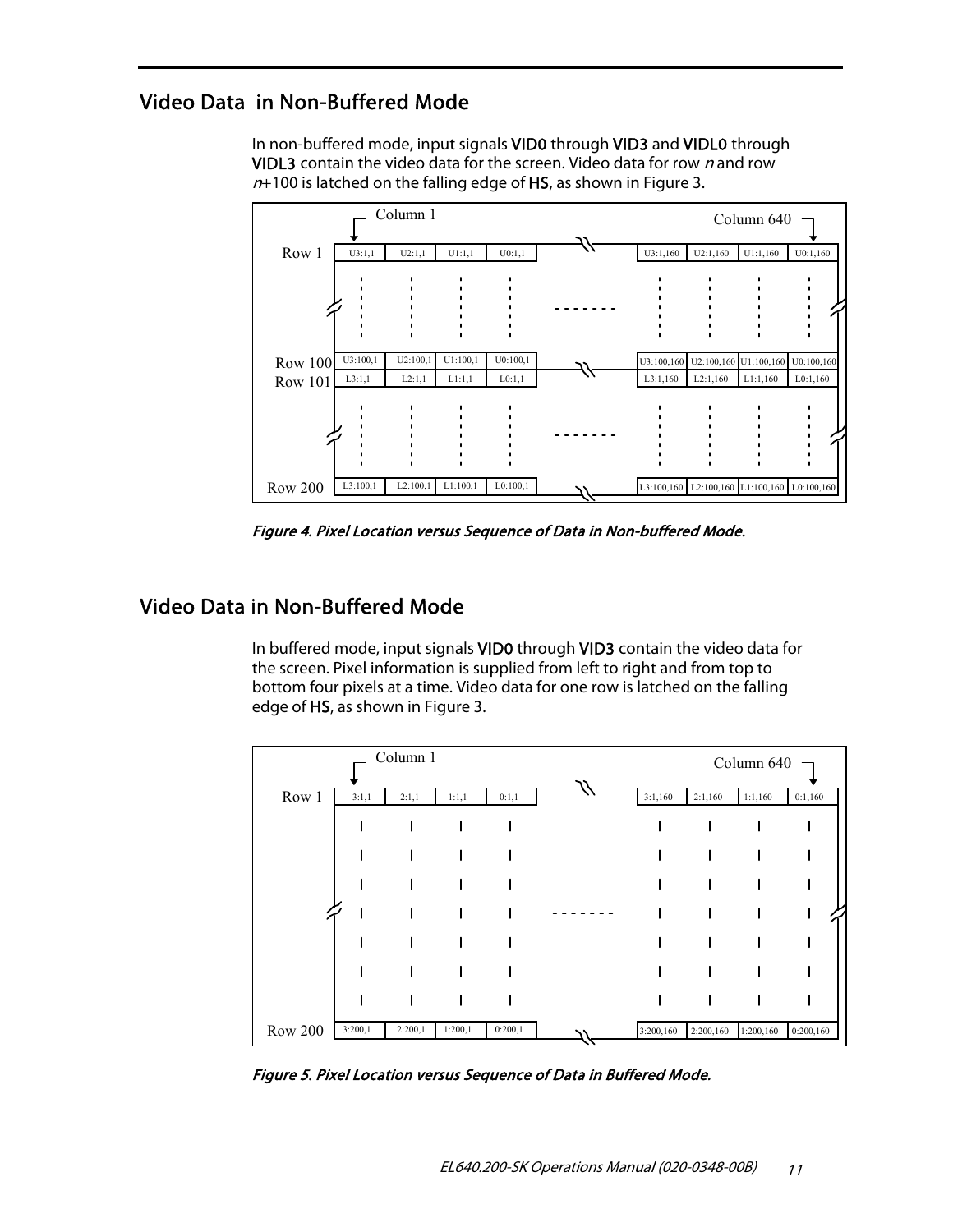### Dimming

There are two standard methods for dimming the EL640.200-SK display. To perform analog dimming in either buffered or non-buffered mode, connect a 100 K  $\Omega$  variable resistor between LUMA and GND. Alternatively, an external voltage or current mode D/A converter may be used to facilitate dimming by sinking a maximum of 250 µA nominal (for maximum dimming) from LUMA to GND on the input connector. Open circuit voltage is 5 V nominal.

To perform digital dimming in buffered mode, the internal scan frequency is controlled via the LUM1 and LUM0 inputs. When these inputs are left open, the display is scanned at 240 Hz—the maximum scan rate. With the combination of the two inputs, LUM1 and LUM0, the following scan frequencies are obtained:

| Approx. Relative Luminance | Max | 75% | 50% | 25% |
|----------------------------|-----|-----|-----|-----|
| I UM1                      |     |     |     |     |
| LUM <sub>0</sub>           |     |     |     |     |
| Frame rate (Hz) *          | 240 | 180 | 120 | 60  |

#### Table 6. Digital Luminance Control.

#### Analog Luminance Control

Luminance control circuitry is provided to allow the user to adjust the luminance from 5 to 100 percent of the maximum. Connecting a 100 K  $\Omega$ variable resistor between LUMA and GND will give a brightness range from approximately 5 to 100 percent of the full luminance value. Alternatively, an external voltage or current mode D/A converter may be used to facilitate dimming by sinking a maximum of 250 µA (for maximum dimming) from LUMA to GND on the input connector.

#### Table 7. Analog Luminance Control.

| Approx. Relative Luminance                  | Dimming                      |
|---------------------------------------------|------------------------------|
| Maximum (No resistor connected)             | 100 % (Default)              |
| Maximum (100 K $\Omega$ resistor connected) | $100\%$                      |
| Minimum (O $\Omega$ resistor connected)     | 5% maximum, 0% minimum       |
| Open Circuit voltage                        | 5V nominal                   |
| <b>Sink Current</b>                         | $250\mu$ A nominal, Vin = 0V |

Brightness values are measured as a percentage of full On Luminance with the external resistor disconnected.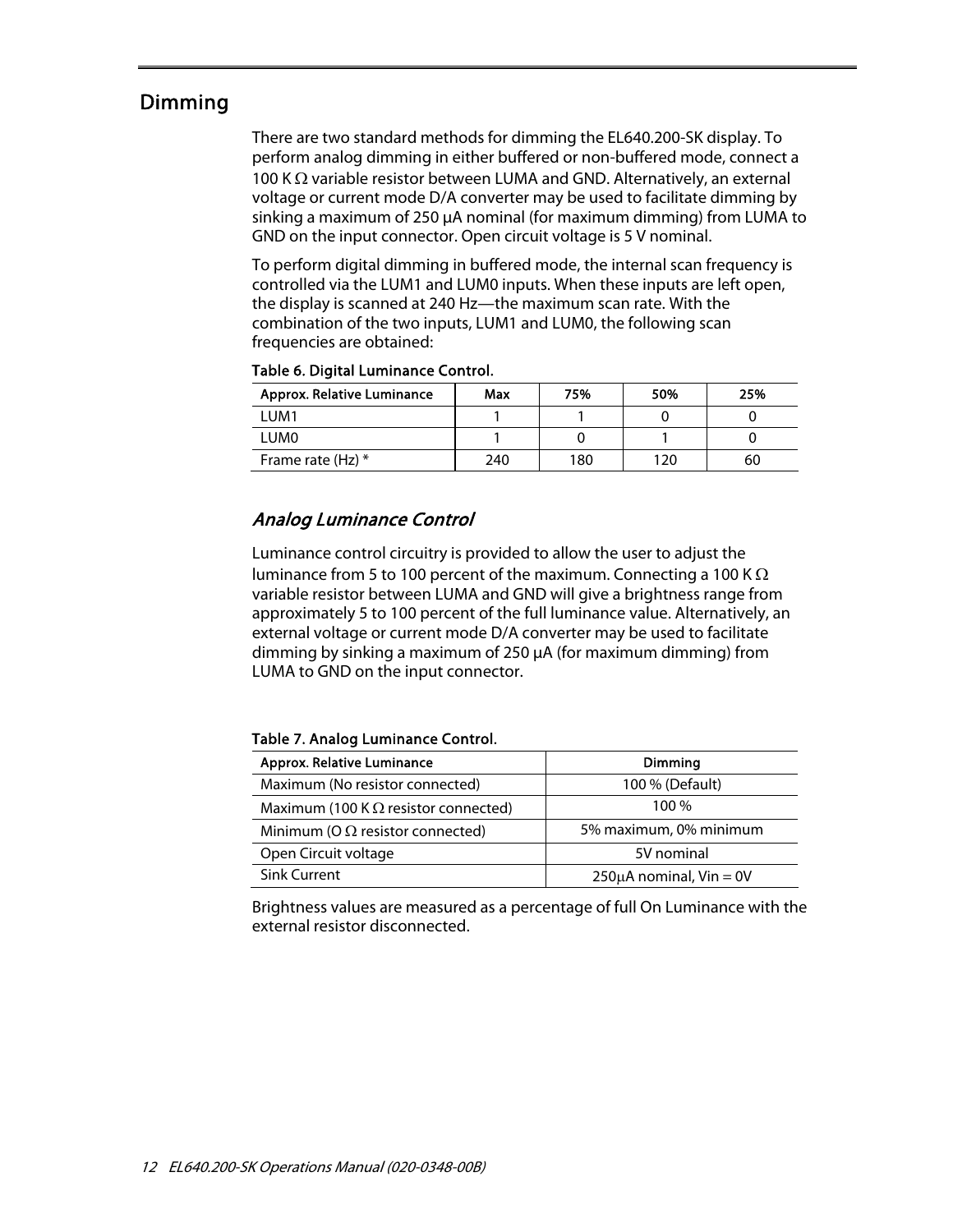## Self-Test Mode

The display incorporates a self-test mode composed of a 1 x 2 checkerboard and full-on pattern displayed at 240 Hz. Upon power up, the 1 x 2 pattern is displayed for several seconds, then the full-on pattern is displayed continuously. The self-test mode is entered by leaving the SELFTEST pin pulled high. For normal operation the SELFTEST pin must be pulled to a logic low. If the SELFTEST pin is pulled high during normal operation, the display will enter the self-test mode.

## **Optical**

| Luminance                         |                          |                                                              |
|-----------------------------------|--------------------------|--------------------------------------------------------------|
| $L_{\rm{on}}$ (areal), min        | 63.5 cd/m <sup>2</sup>   | screen center, 240 Hz frame rate                             |
| $L_{on}$ (areal), typ             | $80.6$ cd/m <sup>2</sup> | screen center, 240 Hz frame rate                             |
| $L_{off}$ (areal), max            | .20 cd/ $m2$             | 5 points @ 240 Hz                                            |
| Non-uniformity                    |                          |                                                              |
| All pixels fully lit              | 26%                      | Maximum difference two of five points,<br>using the formula: |
|                                   |                          | LNU%=[1- (min_lum/max_lum)] x 100%                           |
| Luminance Variation (Temperature) |                          |                                                              |
| Maximum                           | ±25%                     | Across operating temperature range                           |
| <b>Luminance Variation (Time)</b> |                          |                                                              |
| Maximum                           | $<$ 20%                  | 10,000 hours at $25^{\circ}$ C ambient                       |
| Viewing Angle                     |                          |                                                              |
| Minimum                           | $160^\circ$              |                                                              |
| <b>Contrast Ratio</b>             |                          |                                                              |
| 240 Hz frame rate                 | 40.5                     | @ 500 Lux                                                    |
|                                   | 5.5                      | @ 5,000 Lux                                                  |
|                                   | 1.5                      | @50,000 Lux                                                  |

#### Table 8. Optical Characteristics.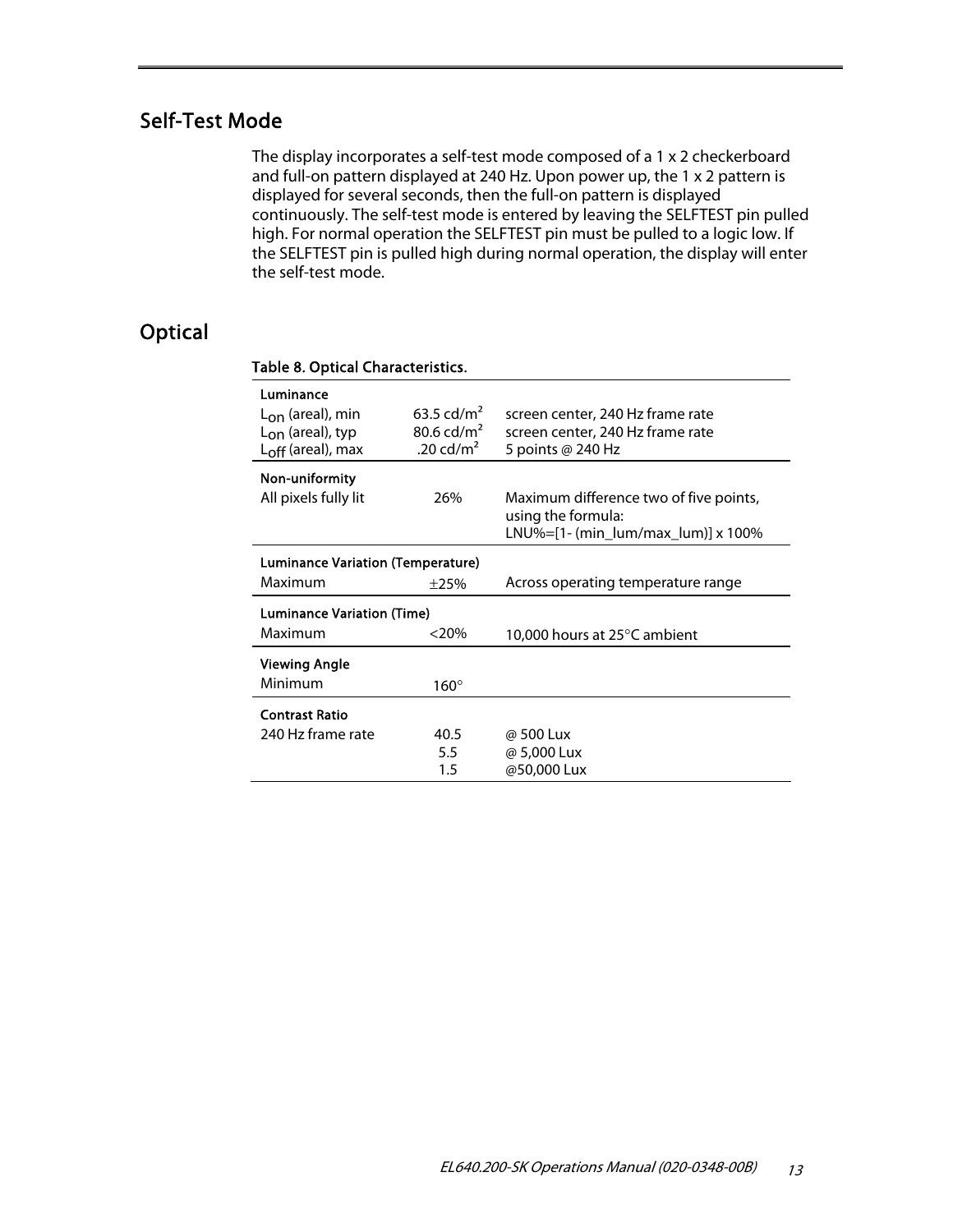## Environmental

| $-40^{\circ}$ C to $+85^{\circ}$ C                                                           |  |
|----------------------------------------------------------------------------------------------|--|
| $-50^{\circ}$ C to $+105^{\circ}$ C*                                                         |  |
| -45°C to +105°C**                                                                            |  |
|                                                                                              |  |
| 93% RH @ 40°C, per IEC 68-2-3                                                                |  |
| 95% RH @ 25-55°C, per IEC 68-2-30                                                            |  |
|                                                                                              |  |
| 0 to 18 km (58k ft) per IEC 68-2-13                                                          |  |
|                                                                                              |  |
| Random, 0.02 $q^2$ /Hz, 5-500 Hz, 30 minutes<br>each axis per IEC 68-2-34                    |  |
| Sinusoidal, 1.50 mm amplitude, 10 g max.,<br>10-55-10 Hz, 1 min./cycle, 60 minutes each axis |  |
|                                                                                              |  |
| 100 g, 6 ms, half sine wave, per IEC 68-2-27                                                 |  |
|                                                                                              |  |

#### Table 9. Environmental Characteristics.

\* After 12 hours at -50°C, acclimatize the display at -40°C min. before power on.

\*\* Operating survival: at extremes for 1 hour maximum.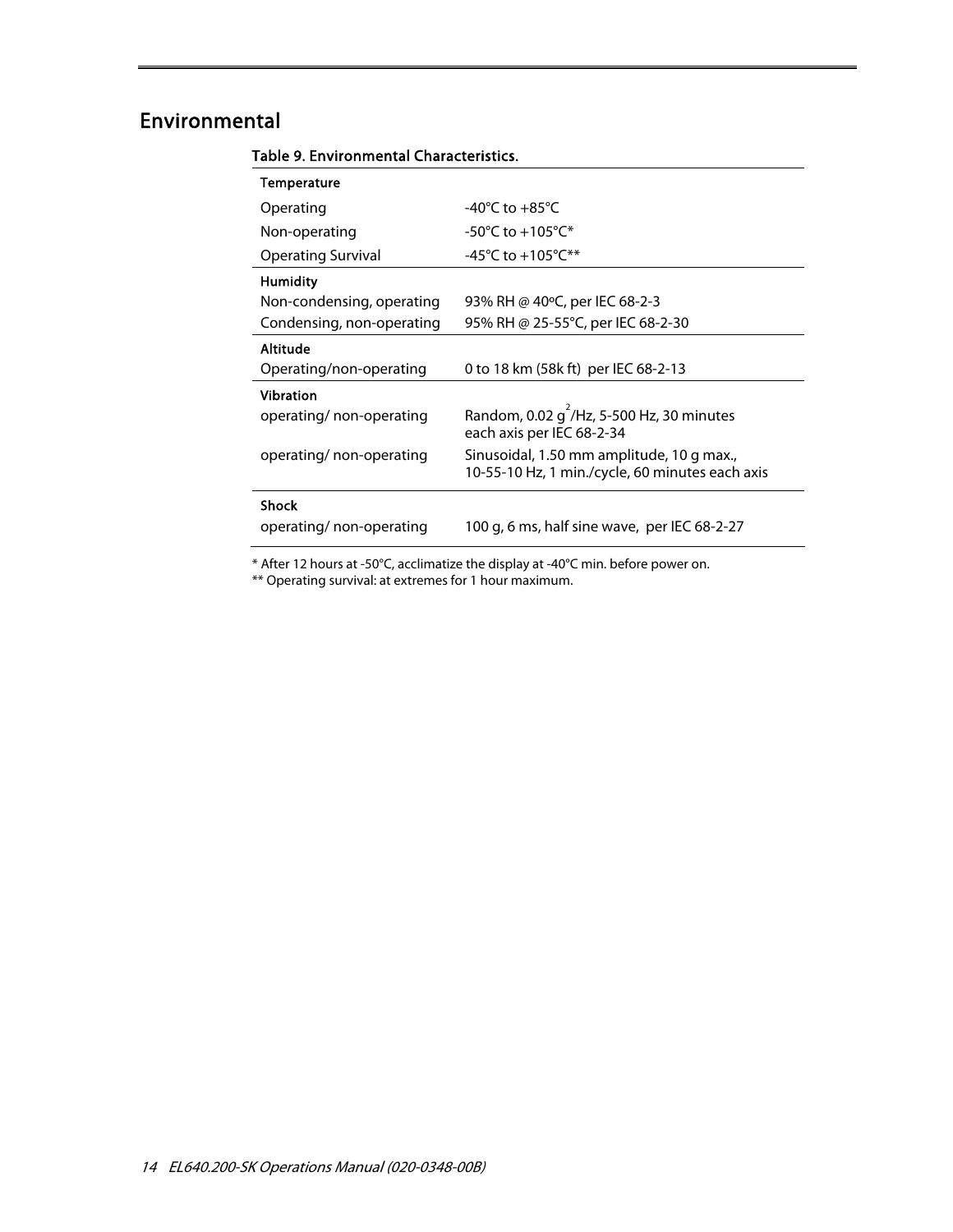#### Reliability

The display MTBF is to be greater than 50,000 hours at 120 Hz with a 90% confidence level at 25°C.

#### Safety and EMI Performance

The display will not inhibit the end product from obtaining certifications under UL1950, CSA22.2 No. 950, and EN60950. The display will not inhibit the end product from complying with FCC Part 15, Subpart J, Class B or EN55022 Class B when housed in a suitable enclosure.

### Mechanical Characteristics

| <b>Display External Dimensions</b><br>millimeters (inches) | width<br>height             | 260.0 (10.24)<br>104.1 (4.09)                  |  |
|------------------------------------------------------------|-----------------------------|------------------------------------------------|--|
| Weight (typical)                                           | depth<br>306g (10.79 oz)    | 19.0 (0.75)                                    |  |
| <b>Fill Factor</b>                                         | 59.3%                       |                                                |  |
| <b>Display Active Area</b><br>millimeters (inches)         | width<br>height<br>diagonal | 211.17 (8.31)<br>79.17 (3.12)<br>225.52 (8.87) |  |
| <b>Pixel Size</b><br>millimeters (inches)                  | width<br>height             | .25(0.009)<br>.31(0.012)                       |  |

#### Table 10. Mechanical Characteristics.

### Component Envelope

The component envelope shown in Figure illustrates the distance components extend behind the display. Tall components do not necessarily fill this area. Planar reserves the right to relocate components within the constraints of the component envelope without prior customer notification. For this reason, Planar advises users to design enclosure components to be outside the component envelope. Device designers will need to consider their specific system requirements to determine the spacing necessary to maintain the specified ambient temperature. Air flow and surrounding component materials will affect the depth of the air gap.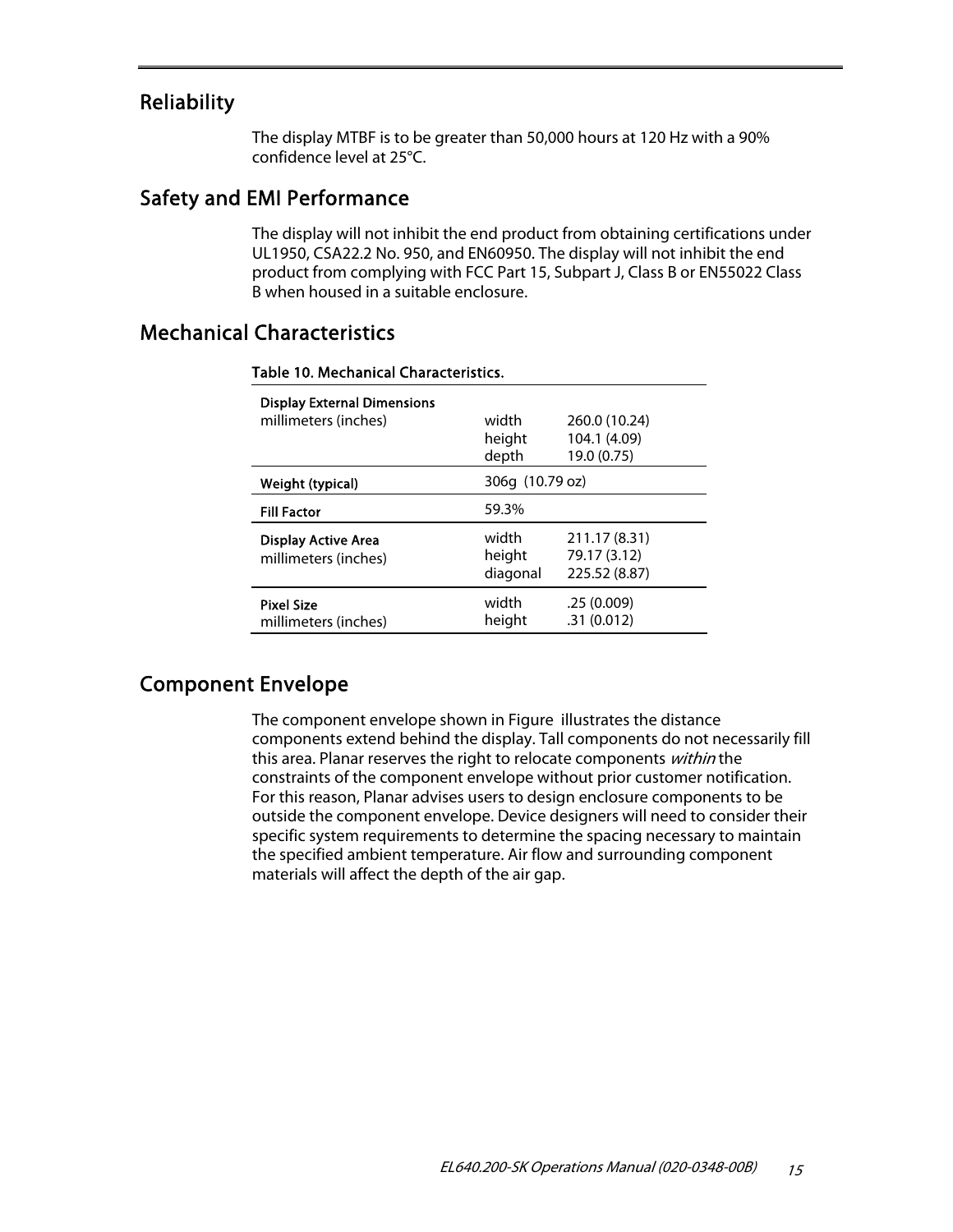

Dimensions in are millimeters; inches in brackets. Tolerances unless specified  $\text{x} \qquad \pm 0.50 \, [0.02]$ 

.xx  $\pm 0.25$  [0.01]

#### Figure 6. Display Dimensions.

Note: Please refer to www.planar.com/support to view the mechanical drawing.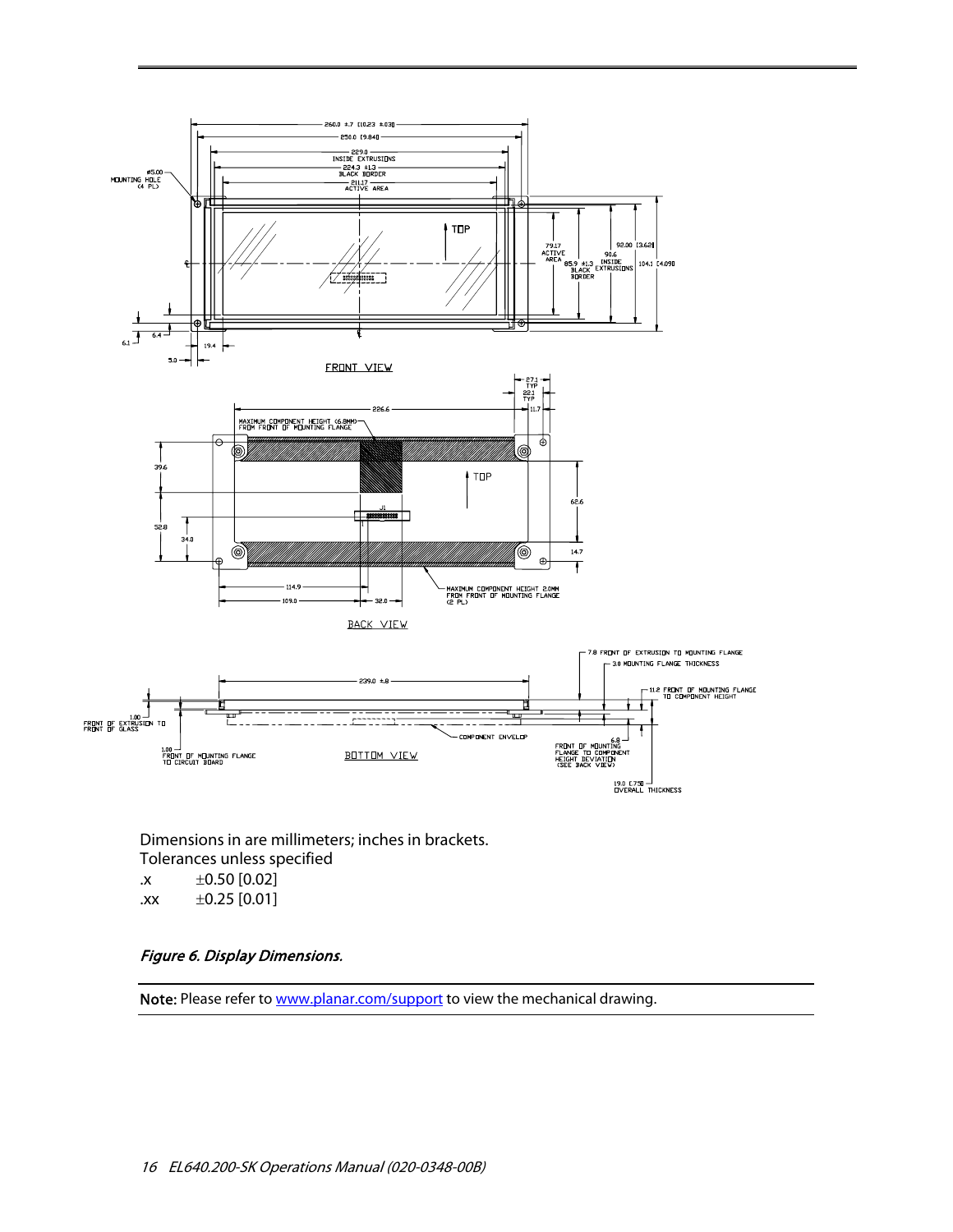# **Description of Warranty**

Seller warrants that the Goods will conform to published specifications and be free from defects in material for 12 months from delivery. To the extent that Goods incorporate thirdparty-owned software, Seller shall pass on Seller's licensor's warranty to Buyer subject to the terms and conditions of Seller's license.

Warranty repairs shall be warranted for the remainder of the original warranty period. Buyer shall report defect claims in writing to Seller immediately upon discovery, and in any event, within the warranty period. Buyer must return Goods to Seller within 30 days of Seller's receipt of a warranty claim notice and only after receiving Seller's Return Goods Authorization. Seller shall, at its sole option, repair or replace the Goods.

If Goods were repaired, altered or modified by persons other than Seller, this warranty is void. Conditions resulting from normal wear and tear and Buyer's failure to properly store, install, operate, handle or maintain the Goods are not within this warranty. Repair or replacement of Goods is Seller's sole obligation and Buyer's exclusive remedy for all claims of defects. If that remedy is adjudicated insufficient, Seller shall refund Buyer's paid price for the Goods and have no other liability to Buyer.

All warranty repairs must be performed at Seller's authorized service center using parts approved by Seller. Buyer shall pay costs of sending Goods to Seller on a warranty claim and Seller shall pay costs of returning Goods to Buyer. The turnaround time on repairs will usually be 30 working days or less. Seller accepts no added liability for additional days for repair or replacement.

If Seller offers technical support relating to the Goods, such support shall neither modify the warranty nor create an obligation of Seller. Buyer is not relying on Seller's skill or judgment to select Goods for Buyer's purposes. Seller's software, if included with Goods, is sold as is, and this warranty is inapplicable to such software.

SELLER DISCLAIMS ALL OTHER WARRANTIES, EXPRESS OR IMPLIED, INCLUDING BUT NOT LIMITED TO, IMPLIED WARRANTIES OF MERCHANTABILITY AND FITNESS FOR A PARTICULAR PURPOSE.

| <b>Product</b>      | <b>Part Number</b> | <b>Features</b>                         |
|---------------------|--------------------|-----------------------------------------|
| EL640.200-SK ALE    | 996-0290-05        | Standard version                        |
| EL640.200-SK CC ALE | 996-0290-06        | EL640.200-SK ALE with conformal coating |

## **Ordering Information**

Design and specifications are subject to change without notice.

Planar Systems continues to provide optional, and in many cases custom, features to address the specific customer requirements. Consult Planar Sales for pricing, lead time and minimum quantity requirements.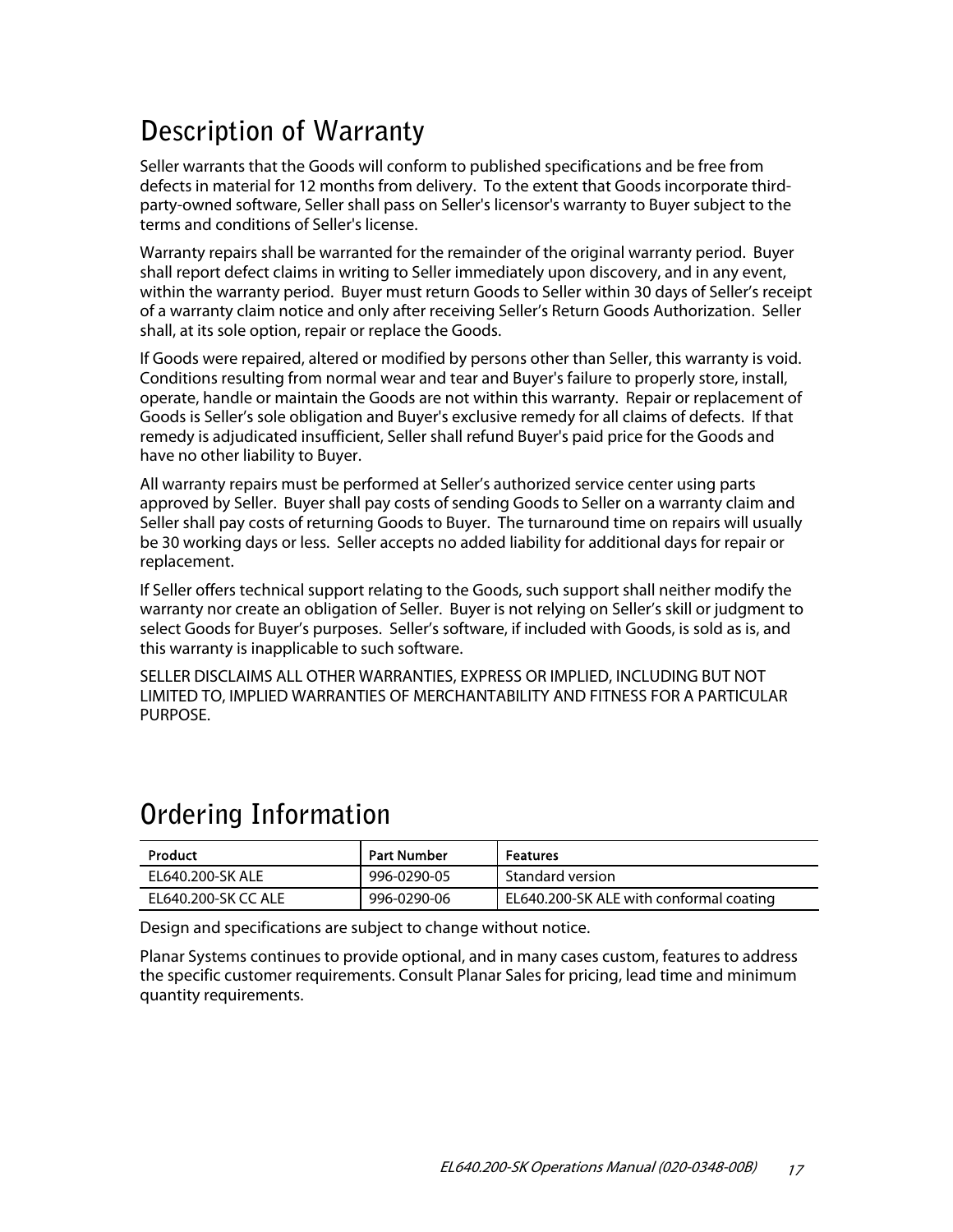# **Support and Service**

Planar is a U.S. company based in Beaverton, Oregon and Espoo, Finland, with a world-wide sales distribution network. Full application engineering support and service are available to make the integration of Planar displays as simple and quick as possible for our customers.

RMA Procedure: For a Returned Material Authorization number, please contact Planar Systems, Inc. with the model number(s) and serial number(s). When returning goods for repair, please include a brief description of the problem, and mark the outside of the shipping container with the RMA number.